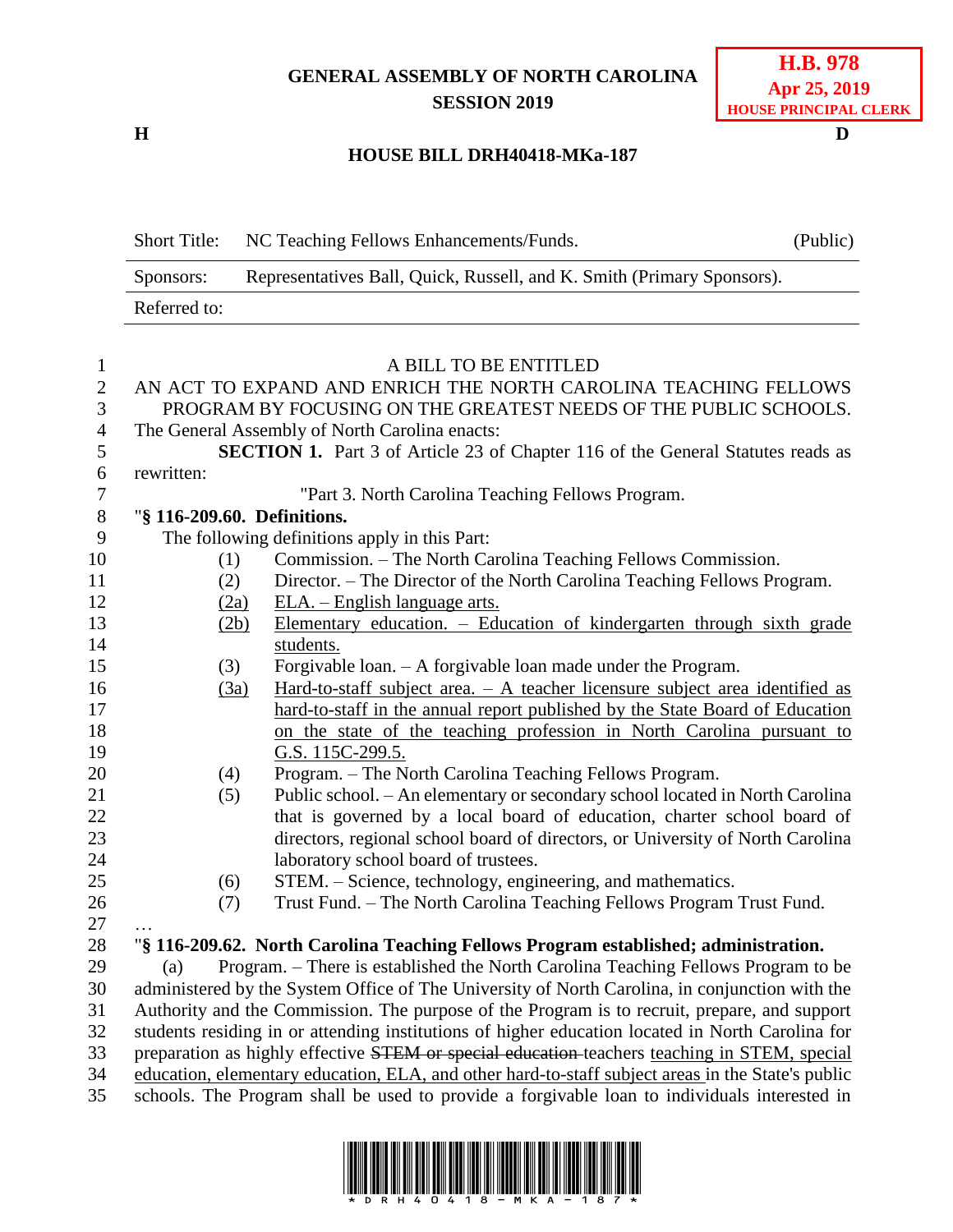1 preparing to teach in the public schools of the State in STEM or special education those licensure 2 subject areas. (b) Trust Fund. – There is established the North Carolina Teaching Fellows Program Trust Fund to be administered by the Authority, in conjunction with the System Office of The University of North Carolina. All funds (i) appropriated to, or otherwise received by, the Program for forgivable loans and other Program purposes, (ii) received as repayment of forgivable loans, and (iii) earned as interest on these funds shall be placed in the Trust Fund. The purpose of the Trust Fund is to provide financial assistance to qualified students for completion of teacher 9 education and licensure programs to fill **STEM** or special education STEM, special education, elementary education, ELA, and other hard-to-staff subject licensure areas in the public schools of the State. (c) Uses of Monies in the Trust Fund. – The monies in the Trust Fund may be used only for (i) forgivable loans granted under the Program, (ii) administrative costs associated with the Program, including recruitment and recovery of funds advanced under the Program, (iii) mentoring and coaching support to forgivable loan recipients, and (iv) extracurricular enhancement activities of the Program in accordance with the following: (1) The Authority shall transfer the greater of six hundred thousand dollars (\$600,000) or ten percent (10%) of the available funds from the Trust Fund to 19 the General Administration of The University of North Carolina System Office at the beginning of each fiscal year for the Program's administrative costs, the salary of the Director of the Program and other Program staff, expenses of the Commission, and to provide the Commission with funds to use for the extracurricular enhancement activities of the Program. (2) The Authority may use the greater of two hundred fifty thousand dollars (\$250,000) or four percent (4%) of the funds appropriated to the Trust Fund each fiscal year for administrative costs associated with the Program. (3) The Authority shall provide the Commission with up to six hundred thousand dollars (\$600,000) from the Trust Fund in each fiscal year for the Commission to provide mentoring and coaching support to forgivable loan recipients 30 through the North Carolina New Teacher Support Program as follows: **a.** Up in an amount of up to two thousand two hundred dollars  $(\frac{$2,000}{62,200})$  for each Program recipient serving as a teacher in a North Carolina public school identified as low-performing under G.S. 115C-105.37. b. Up to one thousand dollars (\$1,000) for each Program recipient serving as a teacher in a North Carolina public school not identified as low-performing under G.S. 115C-105.37.school. (d) Director of the Program. – The Board of Governors of The University of North Carolina shall appoint a Director of the Program. The Director shall appoint staff to the Commission and shall be responsible for recruitment and coordination of the Program, including proactive, aggressive, and strategic recruitment of potential recipients. Recruitment activities shall include (i) targeting regions of the State with the highest teacher attrition rates and teacher recruitment challenges, challenges as identified in the annual report published by the State Board of Education pursuant to G.S. 115C-299.5, (ii) actively engaging with educators, business leaders, experts in human resources, elected officials, and other community leaders throughout 45 the State, and (iii) attracting candidates in **STEM and special education** STEM, special education, 46 elementary education, ELA, and other hard-to-staff subject licensure areas-areas, particularly students of color and male students, to the Program. The Director shall report to the President of The University of North Carolina. The Authority shall provide office space and clerical support staff, as necessary, to the Director for the Program.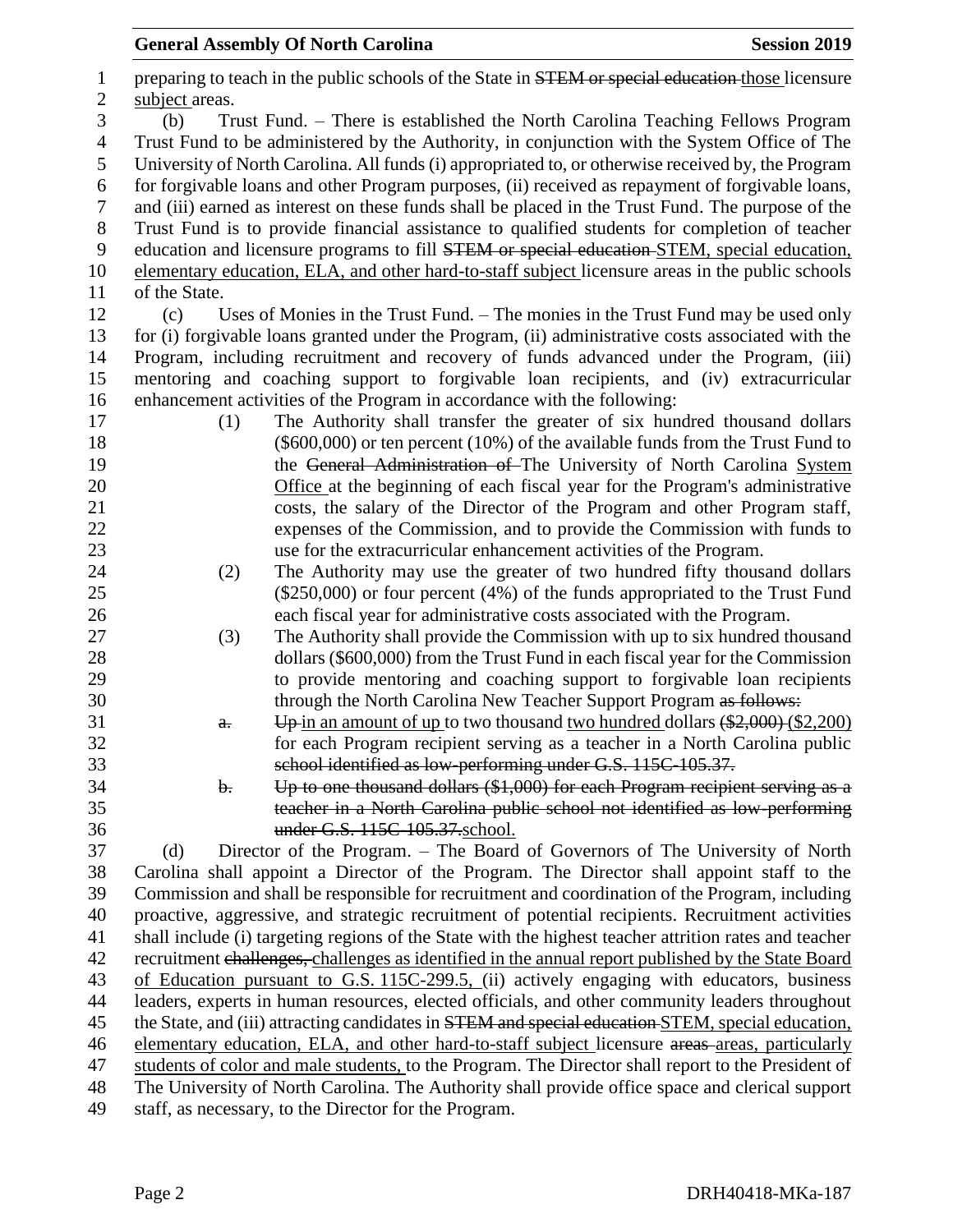|                  |                                                                                                  | <b>General Assembly Of North Carolina</b>                                                              | <b>Session 2019</b> |  |  |  |  |  |
|------------------|--------------------------------------------------------------------------------------------------|--------------------------------------------------------------------------------------------------------|---------------------|--|--|--|--|--|
| $\mathbf{1}$     | (e)                                                                                              | Student Selection Criteria for Forgivable Loans. - The Commission shall adopt                          |                     |  |  |  |  |  |
| $\sqrt{2}$       | stringent standards for awarding forgivable loans based on multiple measures to ensure that only |                                                                                                        |                     |  |  |  |  |  |
| $\mathfrak{Z}$   | the strongest applicants receive them, including the following:                                  |                                                                                                        |                     |  |  |  |  |  |
| $\overline{4}$   | Grade point averages.<br>(1)                                                                     |                                                                                                        |                     |  |  |  |  |  |
| 5                | (2)                                                                                              | Performance on relevant career and college readiness assessments.                                      |                     |  |  |  |  |  |
| $\boldsymbol{6}$ | (3)                                                                                              | Experience, accomplishments, and other criteria demonstrating qualities                                |                     |  |  |  |  |  |
| $\boldsymbol{7}$ |                                                                                                  | positively correlated with highly effective teachers, including excellent verbal                       |                     |  |  |  |  |  |
| 8                |                                                                                                  | and communication skills.                                                                              |                     |  |  |  |  |  |
| 9                | (4)                                                                                              | Demonstrated commitment to serve in a STEM or special education-STEM,                                  |                     |  |  |  |  |  |
| 10               |                                                                                                  | special education, elementary education, ELA, or other hard-to-staff subject                           |                     |  |  |  |  |  |
| 11               |                                                                                                  | licensure area in North Carolina public schools.                                                       |                     |  |  |  |  |  |
| 12               | (f)                                                                                              | Program Selection Criteria. - The Authority shall administer the Program in                            |                     |  |  |  |  |  |
| 13               |                                                                                                  | cooperation with North Carolina Agricultural and Technical State University, Appalachian State         |                     |  |  |  |  |  |
| 14               |                                                                                                  | University, and East Carolina University and five other institutions of higher education with          |                     |  |  |  |  |  |
| 15               |                                                                                                  | approved educator preparation programs selected by the Commission that represent both                  |                     |  |  |  |  |  |
| 16               |                                                                                                  | postsecondary constituent institutions of The University of North Carolina and private                 |                     |  |  |  |  |  |
| 17               |                                                                                                  | postsecondary institutions operating in the State. All of the participating institutions of higher     |                     |  |  |  |  |  |
| 18               |                                                                                                  | education shall provide more clinical classroom experiences for second and third year                  |                     |  |  |  |  |  |
| 19               |                                                                                                  | participants in the Program and coursework or experiential learning that focuses on cultural           |                     |  |  |  |  |  |
| 20               |                                                                                                  | diversity than are offered at other educator preparation programs in the State. The Commission         |                     |  |  |  |  |  |
| 21               |                                                                                                  | shall also adopt stringent standards for selection of the five other institutions participating in the |                     |  |  |  |  |  |
| 22               |                                                                                                  | Program to ensure selection of the most effective educator preparation programs, including the         |                     |  |  |  |  |  |
| 23               | following:                                                                                       |                                                                                                        |                     |  |  |  |  |  |
| 24               | (1)                                                                                              | Demonstrates high rates of educator effectiveness on value-added models and                            |                     |  |  |  |  |  |
| 25               |                                                                                                  | teacher evaluations, including using performance-based, subject-specific                               |                     |  |  |  |  |  |
| 26               |                                                                                                  | assessment and support systems, such as edTPA or other metrics of evaluating                           |                     |  |  |  |  |  |
| 27               |                                                                                                  | candidate effectiveness that have predictive validity.                                                 |                     |  |  |  |  |  |
| 28               | (2)                                                                                              | Demonstrates measurable impact of prior graduates on student learning,                                 |                     |  |  |  |  |  |
| 29               |                                                                                                  | including impact of graduates teaching in STEM or special education-STEM.                              |                     |  |  |  |  |  |
| 30               |                                                                                                  | special education, elementary education, ELA, and other hard-to-staff subject                          |                     |  |  |  |  |  |
| 31               |                                                                                                  | licensure areas.                                                                                       |                     |  |  |  |  |  |
| 32               | (3)                                                                                              | Demonstrates high rates of graduates passing exams required for teacher                                |                     |  |  |  |  |  |
| 33               |                                                                                                  | licensure.                                                                                             |                     |  |  |  |  |  |
| 34               | (4)                                                                                              | Provides curricular and co-curricular enhancements in leadership, facilitates                          |                     |  |  |  |  |  |
| 35               |                                                                                                  | learning for diverse learners, and promotes community engagement,                                      |                     |  |  |  |  |  |
| 36               |                                                                                                  | classroom management, and reflection and assessment.                                                   |                     |  |  |  |  |  |
| 37               | (5)                                                                                              | Requires at least a minor concentration of study in the subject area that the                          |                     |  |  |  |  |  |
| 38               |                                                                                                  | candidate may teach.                                                                                   |                     |  |  |  |  |  |
| 39               | (6)                                                                                              | Provides early and frequent internship or practical experiences, including the                         |                     |  |  |  |  |  |
| 40               |                                                                                                  | opportunity for participants to perform practicums in diverse school                                   |                     |  |  |  |  |  |
| 41               |                                                                                                  | environments.                                                                                          |                     |  |  |  |  |  |
| 42               | (7)                                                                                              | Is approved by the State Board of Education as an educator preparation                                 |                     |  |  |  |  |  |
| 43               |                                                                                                  | program.                                                                                               |                     |  |  |  |  |  |
| 44               | (g)                                                                                              | Awards of Forgivable Loans. - The Program shall provide forgivable loans to selected                   |                     |  |  |  |  |  |
| 45               |                                                                                                  | students to be used at the five selected-participating institutions for completion of a program        |                     |  |  |  |  |  |
| 46               |                                                                                                  | leading to initial teacher licensure as follows:                                                       |                     |  |  |  |  |  |
| 47               | (1)                                                                                              | North Carolina high school seniors. - Forgivable loans of up to four thousand                          |                     |  |  |  |  |  |
| 48               |                                                                                                  | one hundred twenty-five dollars (\$4,125) per semester for up to eight                                 |                     |  |  |  |  |  |
| 49               |                                                                                                  | semesters.                                                                                             |                     |  |  |  |  |  |
| 50               | (2)                                                                                              | Students applying for transfer to a selected-participating educator preparation                        |                     |  |  |  |  |  |
| 51               |                                                                                                  | program at an institution of higher education. - Forgivable loans of up to four                        |                     |  |  |  |  |  |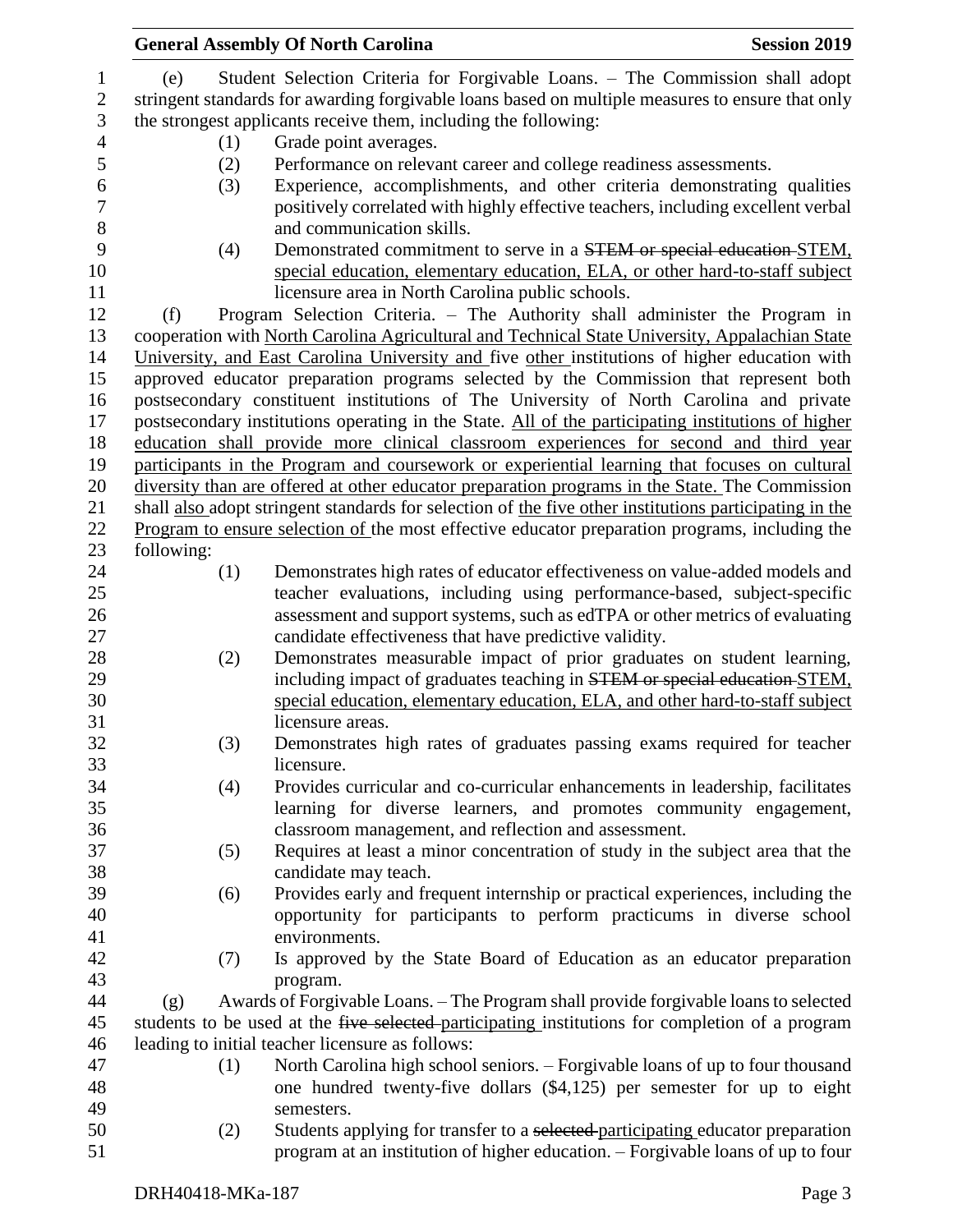|                          | <b>General Assembly Of North Carolina</b> | <b>Session 2019</b> |                                                                                                                                                                                              |  |
|--------------------------|-------------------------------------------|---------------------|----------------------------------------------------------------------------------------------------------------------------------------------------------------------------------------------|--|
| 1                        |                                           |                     | thousand one hundred twenty-five dollars (\$4,125) per semester for up to six                                                                                                                |  |
| $\mathbf{2}$             |                                           | semesters.          |                                                                                                                                                                                              |  |
| 3                        | (3)                                       |                     | Individuals currently holding a bachelor's degree seeking preparation for                                                                                                                    |  |
| $\overline{\mathcal{A}}$ |                                           |                     | teacher licensure. - Forgivable loans of up to four thousand one hundred                                                                                                                     |  |
| 5                        |                                           |                     | twenty-five dollars $(\$4,125)$ per semester for up to four semesters.                                                                                                                       |  |
| 6                        | (4)                                       |                     | Students matriculating at institutions of higher education who are changing to                                                                                                               |  |
| 7                        |                                           |                     | enrollment in a selected an approved program of study at a participating                                                                                                                     |  |
| 8                        |                                           |                     | educator preparation program. - Forgivable loans of up to four thousand one                                                                                                                  |  |
| 9                        |                                           |                     | hundred twenty-five dollars (\$4,125) per semester for up to four semesters.                                                                                                                 |  |
| 10                       |                                           |                     | Forgivable loans may be used for tuition, fees, the cost of books, and expenses related to                                                                                                   |  |
| 11                       | obtaining licensure.                      |                     |                                                                                                                                                                                              |  |
| 12                       | (h)                                       |                     | Identification of STEM and Special Education STEM, Special Education, Elementary                                                                                                             |  |
| 13                       |                                           |                     | Education, ELA, and Hard-to-Staff Subject Licensure Areas. - The Superintendent of Public                                                                                                    |  |
| 14                       |                                           |                     | Instruction shall identify and provide to the Commission and the Authority a list of STEM and                                                                                                |  |
| 15                       |                                           |                     | special education STEM, special education, elementary education, ELA, and other hard-to-staff                                                                                                |  |
| 16                       |                                           |                     | subject licensure areas and shall annually provide to the Commission the number of available                                                                                                 |  |
| 17                       |                                           |                     | positions in each licensure area relative to the number of current and anticipated teachers in that                                                                                          |  |
| 18                       |                                           |                     | area of licensure. The Commission shall make the list of STEM and special education-STEM,                                                                                                    |  |
| 19                       |                                           |                     | special education, elementary education, ELA, and other hard-to-staff subject licensure areas                                                                                                |  |
| 20                       | readily available to applicants.          |                     |                                                                                                                                                                                              |  |
| 21                       | (i)                                       |                     | Administration of Forgivable Loan Awards. – Upon the naming of recipients of the                                                                                                             |  |
| 22                       |                                           |                     | forgivable loans by the Commission, the Commission shall transfer to the Authority its decisions.                                                                                            |  |
| 23                       |                                           |                     | The Authority, in coordination with the Director, shall perform all of the administrative functions                                                                                          |  |
| 24                       |                                           |                     | necessary to implement this Part, which functions shall include rule making, disseminating                                                                                                   |  |
| 25<br>26                 |                                           |                     | information, acting as a liaison with participating institutions of higher education, implementing                                                                                           |  |
| 27                       |                                           |                     | forgivable loan agreements, loan monitoring, loan cancelling through service and collection,<br>determining the acceptability of service repayment agreements, enforcing the agreements, and |  |
| 28                       |                                           |                     | all other functions necessary for the execution, payment, and enforcement of promissory notes                                                                                                |  |
| 29                       | required under this Part.                 |                     |                                                                                                                                                                                              |  |
| 30                       | (i1)                                      |                     | New Teacher Support Program. - Upon graduation from a participating educator                                                                                                                 |  |
| 31                       |                                           |                     | preparation program, forgivable loan recipients shall be invited to participate in the North                                                                                                 |  |
| 32                       |                                           |                     | Carolina New Teacher Support Program at no cost to the recipient or the local school                                                                                                         |  |
| 33                       |                                           |                     | administrative unit in which the recipient is employed.                                                                                                                                      |  |
| 34                       | (i)                                       |                     | Annual Report. - The Commission, in coordination with the Authority, the                                                                                                                     |  |
| 35                       |                                           |                     | Department of Public Instruction, and the selected educator education programs participating in                                                                                              |  |
| 36                       |                                           |                     | the Program shall report no later than January 1, 2019, and annually thereafter, to the Joint                                                                                                |  |
| 37                       |                                           |                     | Legislative Education Oversight Committee regarding the following:                                                                                                                           |  |
| 38                       | (1)                                       |                     | Forgivable loans awarded from the Trust Fund, including the following:                                                                                                                       |  |
| 39                       |                                           | a.                  | Demographic information regarding recipients.                                                                                                                                                |  |
| 40                       |                                           | $\mathbf b$ .       | Number of recipients by institution of higher education and program.                                                                                                                         |  |
| 41                       |                                           | c.                  | Information on number of recipients by anticipated STEM and special                                                                                                                          |  |
| 42                       |                                           |                     | education-STEM, special education, elementary education, ELA, and                                                                                                                            |  |
| 43                       |                                           |                     | other hard-to-staff subject licensure area.                                                                                                                                                  |  |
| 44                       | (2)                                       |                     | Placement and repayment rates, including the following:                                                                                                                                      |  |
| 45                       |                                           | a.                  | Number of graduates who have been employed in a <b>STEM</b> or special                                                                                                                       |  |
| 46                       |                                           |                     | education STEM, special education, elementary education, ELA, and                                                                                                                            |  |
| 47                       |                                           |                     | other hard-to-staff subject licensure area within two years of program                                                                                                                       |  |
| 48                       |                                           |                     | completion.                                                                                                                                                                                  |  |
| 49                       |                                           | b.                  | Number of graduates who accepted employment at a low-performing                                                                                                                              |  |
| 50                       |                                           |                     | school identified under G.S. 115C-105.37 as part of their years of                                                                                                                           |  |
| 51                       |                                           |                     | service.                                                                                                                                                                                     |  |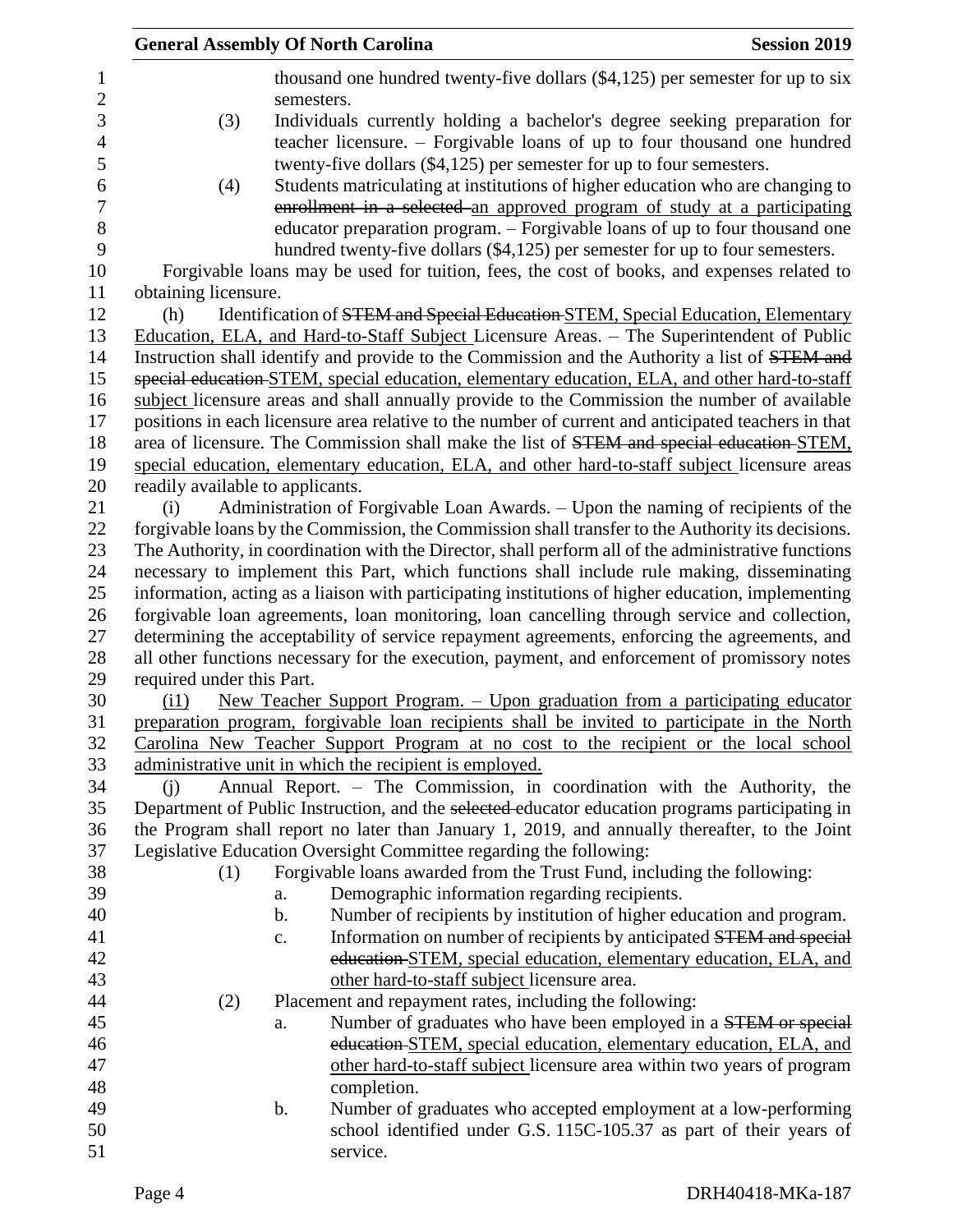| <b>General Assembly Of North Carolina</b> |    |                                                                                                                                                                                            | <b>Session 2019</b> |
|-------------------------------------------|----|--------------------------------------------------------------------------------------------------------------------------------------------------------------------------------------------|---------------------|
|                                           | c. | Number of graduates who have elected to do loan repayment and their                                                                                                                        |                     |
|                                           |    | years of service, if any, prior to beginning loan repayment.                                                                                                                               |                     |
|                                           | d. | Number of graduates employed in a STEM or special education                                                                                                                                |                     |
|                                           |    | STEM, special education, elementary education, ELA, and other                                                                                                                              |                     |
|                                           |    | hard-to-staff subject licensure area who have received an overall rating                                                                                                                   |                     |
|                                           |    | of at least accomplished and have met expected growth on applicable                                                                                                                        |                     |
|                                           |    | standards of the teacher evaluation instrument.                                                                                                                                            |                     |
|                                           |    | Aggregate information on student growth and proficiency in courses                                                                                                                         |                     |
|                                           | e. | taught by graduates who have fulfilled service requirements through                                                                                                                        |                     |
|                                           |    | employment in a STEM or special education STEM, special                                                                                                                                    |                     |
|                                           |    | education, elementary education, ELA, and other hard-to-staff subject                                                                                                                      |                     |
|                                           |    | licensure area.                                                                                                                                                                            |                     |
| (2a)                                      |    | Mentoring and coaching support through the North Carolina New Teacher                                                                                                                      |                     |
|                                           |    | Support Program, including the following:                                                                                                                                                  |                     |
|                                           |    | Number of forgivable loan recipients who received mentoring and                                                                                                                            |                     |
|                                           | a. | coaching support when employed at a low-performing school                                                                                                                                  |                     |
|                                           |    | identified under G.S. 115C-105.37.                                                                                                                                                         |                     |
|                                           |    |                                                                                                                                                                                            |                     |
|                                           | b. | Number of forgivable loan recipients who received mentoring and                                                                                                                            |                     |
|                                           |    | coaching support when employed at a school not identified as                                                                                                                               |                     |
|                                           |    | low-performing under G.S. 115C-105.37.                                                                                                                                                     |                     |
| (3)                                       |    | Selected school outcomes by program, including the following:                                                                                                                              |                     |
|                                           | a. | Turnover rate for forgivable loan graduates, including the turnover rate                                                                                                                   |                     |
|                                           |    | for graduates who also received mentoring and coaching support                                                                                                                             |                     |
|                                           |    | through the North Carolina New Teacher Support Program.                                                                                                                                    |                     |
|                                           | b. | Aggregate information on student growth and proficiency as provided                                                                                                                        |                     |
|                                           |    | annually by the State Board of Education to the Commission in courses                                                                                                                      |                     |
|                                           |    | taught by forgivable loan graduates.<br>Fulfillment rate of forgivable loan graduates.                                                                                                     |                     |
|                                           | c. |                                                                                                                                                                                            |                     |
|                                           |    | "§ 116-209.63. Terms of forgivable loans; receipt and disbursement of funds.                                                                                                               |                     |
| (a)                                       |    | Notes. - All forgivable loans shall be evidenced by notes made payable to the                                                                                                              |                     |
|                                           |    | Authority that bear interest at a rate not to exceed ten percent (10%) per year as set by the<br>Authority and beginning on the first day of September after the completion of the program |                     |
|                                           |    | leading to teacher licensure or 90 days after graduation, whichever is later. If a forgivable loan is                                                                                      |                     |
|                                           |    | terminated, the note shall be made payable to the Authority 90 days after termination of the                                                                                               |                     |
|                                           |    | forgivable loan. The forgivable loan may be terminated upon the recipient's withdrawal from the                                                                                            |                     |
|                                           |    | Program or by the recipient's failure to meet the standards set by the Commission.                                                                                                         |                     |
| (b)                                       |    | Forgiveness. – The Authority shall forgive the loan and any interest accrued on the                                                                                                        |                     |
|                                           |    | loan if, within 10 years after graduation from a program leading to teacher licensure, exclusive                                                                                           |                     |
|                                           |    | of any authorized deferment for extenuating circumstances, the recipient serves as a teacher in a                                                                                          |                     |
|                                           |    | STEM or special education-STEM, special education, elementary education, ELA, or other                                                                                                     |                     |
|                                           |    | hard-to-staff subject licensure area, as provided in G.S. 116-209.62(h), for every year the teacher                                                                                        |                     |
|                                           |    | was awarded the forgivable loan, in any combination of the following:                                                                                                                      |                     |
| (1)                                       |    | One year-Six months at a North Carolina public school identified as                                                                                                                        |                     |
|                                           |    | low-performing under G.S. 115C-105.37 at the time the teacher accepts                                                                                                                      |                     |
|                                           |    | employment at the school or, if the teacher changes employment during this                                                                                                                 |                     |
|                                           |    | period, at another school identified as low-performing.                                                                                                                                    |                     |
| (2)                                       |    | Two years One year at a North Carolina public school not identified as                                                                                                                     |                     |
|                                           |    | low-performing under G.S. 115C-105.37.                                                                                                                                                     |                     |
|                                           |    | The Authority shall also forgive the loan if it finds that it is impossible for the recipient to                                                                                           |                     |
|                                           |    | work for up to eight years, within 10 years after completion of the program leading to teacher                                                                                             |                     |
|                                           |    |                                                                                                                                                                                            |                     |

licensure, at a North Carolina public school because of the death or permanent disability of the